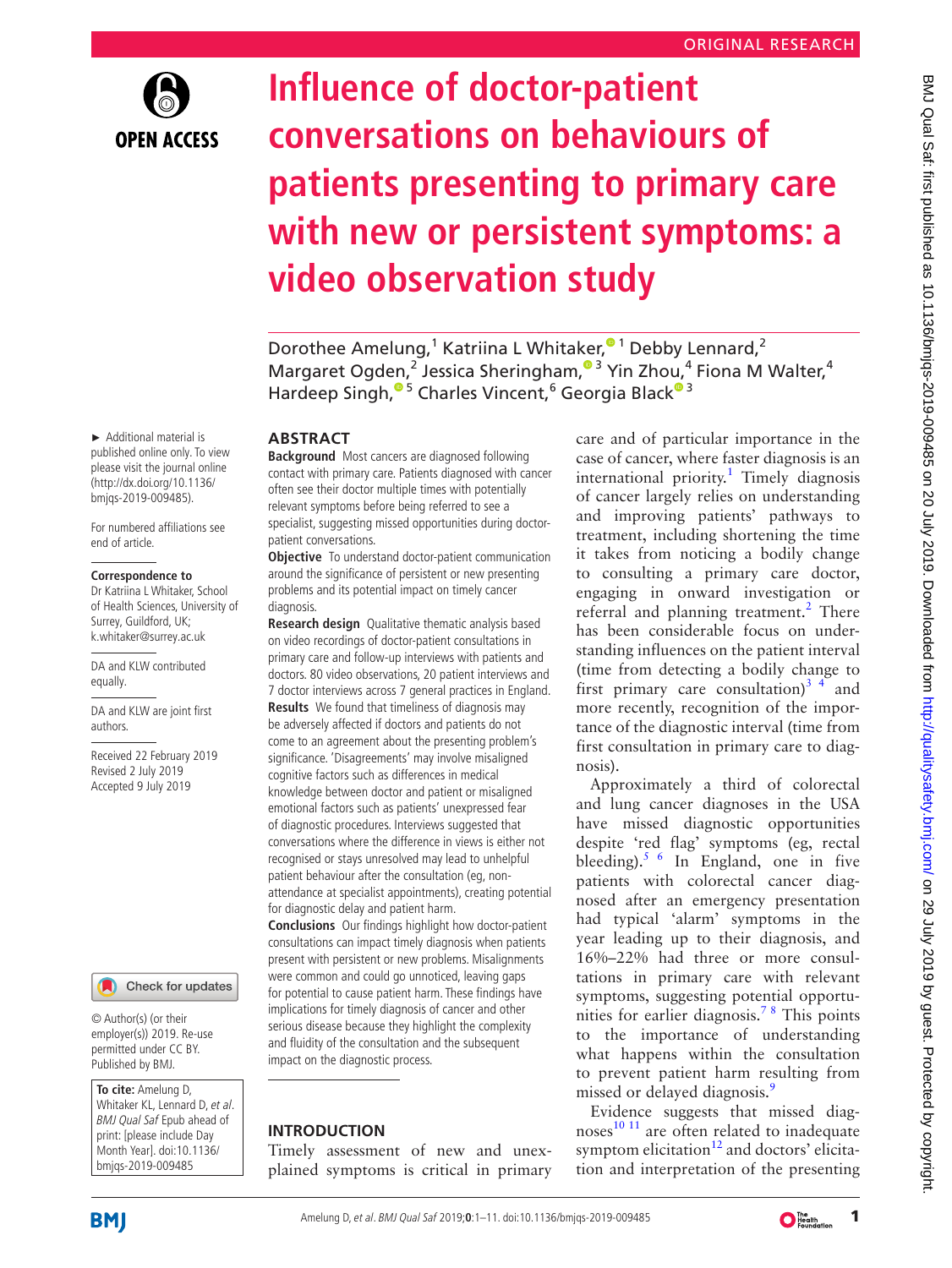problem is critical for subsequent referral decisions.<sup>[13 14](#page-9-5)</sup> However, elicitation can often be incomplete,  $15 \frac{16}{16}$  and if doctors do not ask for information, patients often do not provide it.[17 18](#page-9-7) Despite a vast existing body of research exploring the conversation between patients and doctors,[19](#page-9-8) which is embedded within doctor communication training (eg, the Calgary-Cambridge model), $^{20}$  $^{20}$  $^{20}$  there is a lack of in-depth research on doctor-patient interactions to elucidate the essential behavioural factors central to this diagnostic phase.

To date, the focus has been on the role of doctors' communication at the beginning<sup>[21 22](#page-9-10)</sup> or end of consultations.<sup>23 24</sup> This has led to important insights, for example, emphasising that interrupting a patient's opening statement can inhibit elicitation of the patient's full agenda<sup>21 25</sup> as well as the importance of concordance, where patients and doctors seek to reach a shared understanding during the consultation.<sup>26,27</sup>

A growing qualitative evidence-base shows that doctor-patient interactions can influence patients' perceived eligibility/desire for accessing/reaccessing healthcare, $28-30$  but this has focused on asking patients about their experiences of accessing healthcare and has not included healthcare professional views. Patient disengagement (eg, adherence to management plans) $31$ is one of the only patient behaviours highlighted as a potential reason for diagnostic error in primary care.<sup>[32](#page-9-15)</sup> There are still crucial gaps in knowledge about the unfolding dynamic nature of the diagnostic process, including the patient's role in the conversation, and how this impacts patients' subsequent behaviour. $31$ 

To address these gaps, we used qualitative methods, including video observation triangulated with follow-up interview data from patients and doctors, to understand doctor-patient communication about a new or persistent presenting problem as a critical point in primary care and assessed the potential impact on timely cancer diagnosis. In particular, we examined what was discussed in conversations about new or persistent presenting problems and how doctors and patients negotiated their significance. We also examined how these negotiations impacted patient attitudes and behaviours and considered the possible impact on timely cancer diagnosis.

#### **Methods**

#### **Research design**

We collected data from videos of patient-doctor consultations and related follow-up interviews. Two lay members were recruited to the research team at the development stage of the proposal and contributed to every stage of the research process. Lay members helped focus the research question and study design, obtain ethical approvals (eg, writing patient information sheets), interpret the results and coauthor the manuscript.

Data collection took place in England from July 2017 to March 2018. Primary care practices were

recruited with the help of Clinical Research Networks in North London, South London and Surrey. Ethical approval was obtained from London Chelsea Research Ethics Committee (17/LO/0270).

#### **Recruitment and procedures**

Primary care practices were recruited and consenting doctors completed a short demographic questionnaire and indicated whether they agreed to being contacted for a follow-up interview about one of their consultation videos. Following agreement from individual doctors, one researcher (DA) identified and approached eligible patients of these doctors in the waiting area. All patients≥50 years who were able to provide written informed consent were eligible. We focused on adults≥50 years because of their higher risk of cancer.<sup>[33](#page-9-16)</sup> The researcher obtained written consent, demographic data, the purpose of their consultation and whether they presented with a new problem. Patients also indicated their willingness to be contacted for a follow-up interview. We were particularly interested in patients presenting with any new problem or persistent problem relevant to cancer to maximise the relevance to timely diagnosis. We did not restrict our sample to cancer 'alarm' symptoms because there are a large number of symptoms that could be associated with cancer. A new problem was defined as an issue the patient discussed with their doctor for the first time and for which no diagnosis had been formulated yet. This was gleaned from watching all the videos because patients' self-report of a new problem did not always correspond to this definition. Persistent symptoms were symptoms that patients reconsulted for (without assuming any time threshold) and identified through verbal (eg, the patient saying the problem is not going away) or contextual reference (eg, where the problem is still present after initial treatments or tests). Types of symptoms were taken from NICE guidance for suspected cancer referral, $34$  by searching the word 'persistent' within the online NICE guidance tool and matching them with presenting problems in our sample (eg, persistent cold symptoms).

A subset of patients were interviewed about their consultation experiences as well as each doctor about one specific consultation with an interviewed patient. Patients were selected for interview if (a) cancer was explicitly discussed during the consultation and/or (b) the consultation included some level of discussion/ uncertainty about the symptom. Patients were selected to avoid over-representing or under-representing any particular doctor. Among consultations for which a patient interview had been conducted, consultations were selected for a doctor interview based on the same criteria (a and/or b). Patients and doctors were interviewed approximately 1month and 2.5 months after the consultation, respectively. All interviews were carried out by one member of the research team (DA). Interviews were semistructured with an open first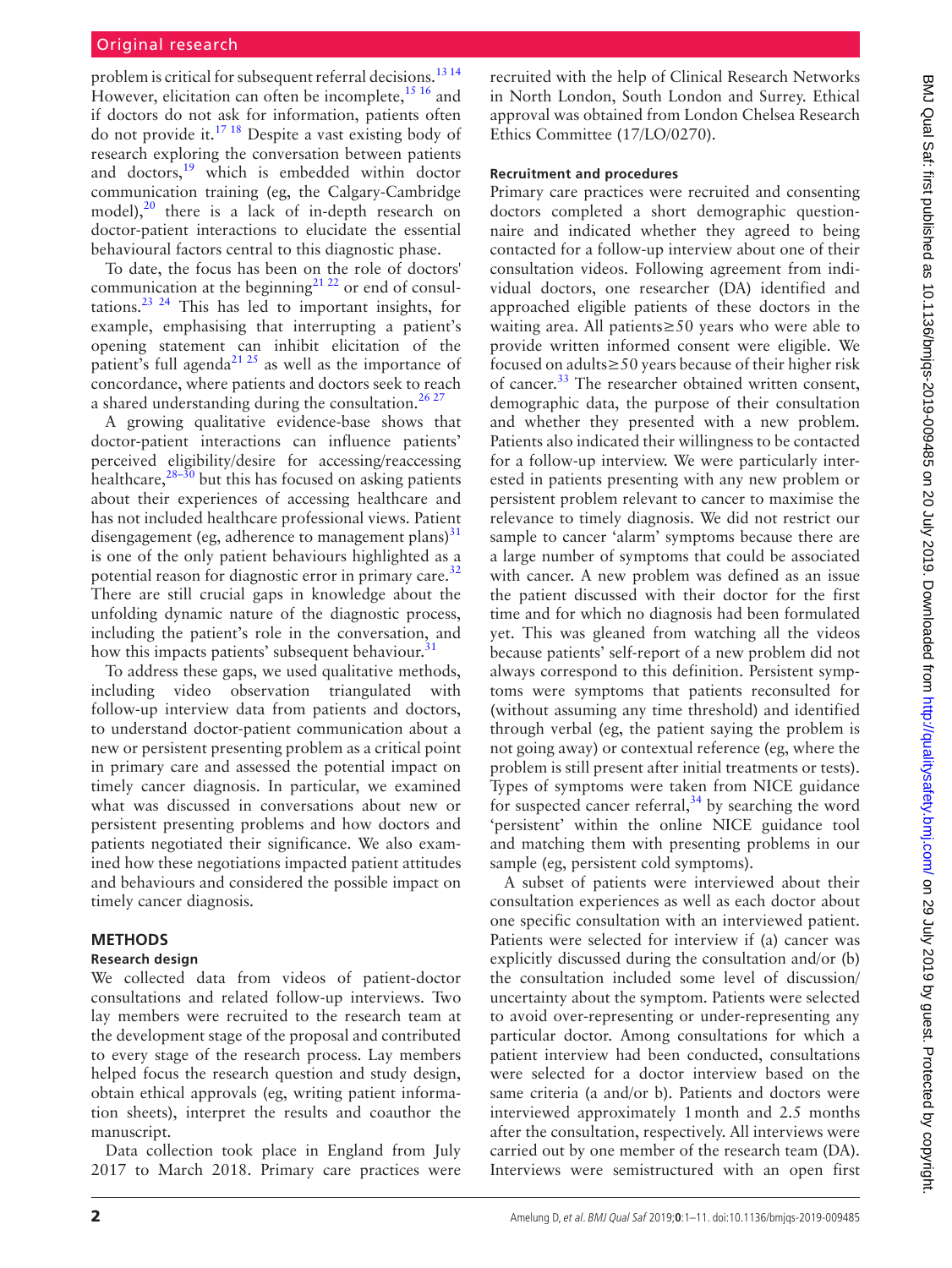part following the Wengraf biographical interviewing method, $35$  which allows participants to tell an uninterrupted story. See [online supplementary appendix A](https://dx.doi.org/10.1136/bmjqs-2019-009485) for patient and doctor interview schedules.

## **Data analysis**

All videos and interviews were recorded and transcribed verbatim. A subset of 40 consultations were coded by DA to include behavioural descriptions such as body language. Each video was watched numerous times during transcription by DA. A research assistant (FA) also transcribed and watched a number of videos to check transcript accuracy. Data were analysed using a thematic analysis approach, $36$  with initial inductive coding developed by DA and then discussed and developed iteratively with the wider research team over the course of 6months. This wider team included primary care doctors, patient safety experts, psychologists, a public health consultant and two lay members. When selecting patients with a new or persistent problem, DA consulted primary care doctors to validate ambiguous decisions. Where follow-up interview data were available, these were triangulated with video data to further substantiate overall themes.

#### **Public involvement**

Early findings were presented to an advisory group including public representatives, clinicians and academics. The advisory group helped refine initial themes into more flexible dimensions such as cognitive and emotional categories of misalignment. We also ran two focus groups with additional members of the public  $(n=7$  in each group) to discuss the interpretation of the findings and provide further refinement. Suggestions were taken into account and are reflected in this paper.

# **Results**

## **Sample**

Seven practices agreed to participate in the video observation study and 10 primary care doctors from these practices gave informed consent to participate in video observation. Practices varied in terms of the socioeconomic and ethnicity profile of patients (see [online supplementary appendix B](https://dx.doi.org/10.1136/bmjqs-2019-009485) for practice characteristics). Of 294 eligible patients approached in waiting areas, 217 patients provided written informed consent (74%). [Figure](#page-2-0) 1 illustrates the subsequent flow of the sample. The final sample  $(n=80)$  included those presenting with a new or persistent problem. Of 33 patients who were approached for a follow-up interview, 20 patients (61%) consented. For 7 of these 20 consultations with patient interviews, we additionally interviewed the doctor about the consultation (one doctor per practice). Our final dataset for analysis included 80 videos, 20 patient interviews and 7 doctor interviews. Patient and doctor characteristics are presented in [table](#page-3-0) 1. See [online supplementary](https://dx.doi.org/10.1136/bmjqs-2019-009485) [appendix C](https://dx.doi.org/10.1136/bmjqs-2019-009485) for a full list of presenting problems.

## **Main findings**

Below, we present the findings from the video observation and interview data. First, we present the concept of alignment as a process by which doctors and patients negotiate the significance of new or persistent problems. Next, we describe different types of misalignment—where the patient's expressed significance of a presenting problem was either higher or lower than



\*Patients were interviewed despite their videos being switched off for an examination, one of them as the only patient presenting with a new problem to this particular doctor:

<span id="page-2-0"></span>†Patient had been interviewed based on an earlier, less refined definition of a "new presenting problem" (=no diagnosis yet); ◊Symptoms included (a) persistent cystitis, (b) persistent infection (flu), and (c) persistent fatigue **PP = Presenting Problem** 

**Figure 1** Sample flowchart.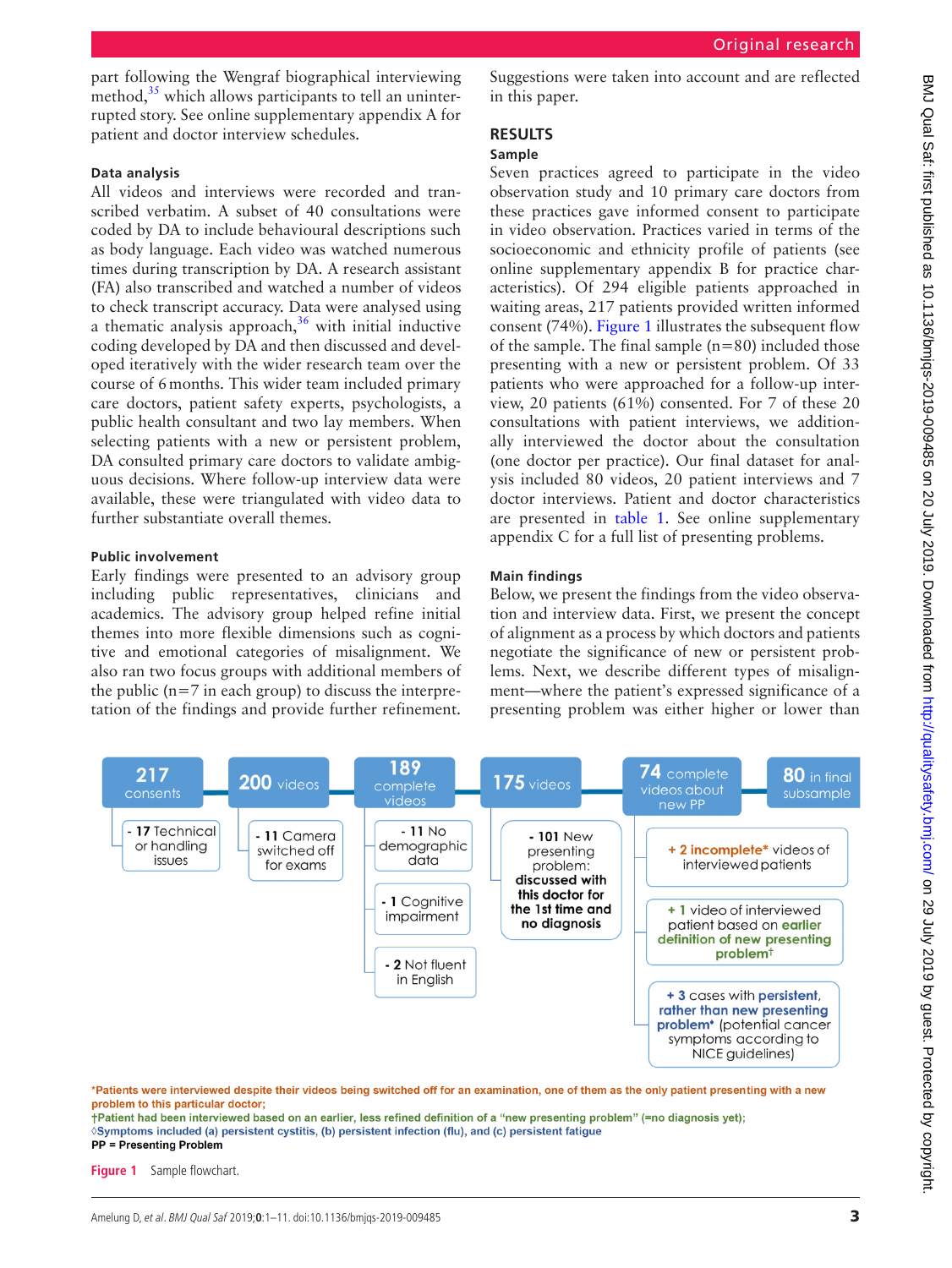<span id="page-3-0"></span>

| Patient and doctor sample characteristics<br>Table 1         |                     |                           |                     |                         |  |
|--------------------------------------------------------------|---------------------|---------------------------|---------------------|-------------------------|--|
|                                                              | Patients (n=80)     | Patient interviews (n=20) | Doctors $(n=10)$    | Doctor interviews (n=7) |  |
| Age (years); mean (SD, min-max)                              | $66.5(11.3, 50-96)$ | $64.8(9.9, 51 - 81)$      | 48.2 (10.2, 32-60)  | $48.0(9.4, 32 - 56)$    |  |
| Gender n (%)                                                 |                     |                           |                     |                         |  |
| Male                                                         | 34(42.5)            | 10(50.0)                  | 7(70.0)             | 6(85.7)                 |  |
| Female                                                       | 46 (57.5)           | 10(50.0)                  | 3(30.0)             | 1(14.3)                 |  |
| Ethnic origin n (%)                                          |                     |                           |                     |                         |  |
| White                                                        | 67(83.8)            | 18 (90.0)                 | 9(90.0)             | 6(85.7)                 |  |
| Non-white                                                    | 12(15.0)            | 2(10.0)                   | 1(10.0)             | 1(14.3)                 |  |
| Prefer not to say                                            | 1(1.2)              |                           |                     |                         |  |
| Highest education qualification                              |                     |                           |                     |                         |  |
| Degree or higher degree                                      | 18(22.5)            | 6(30.0)                   | <b>NA</b>           | <b>NA</b>               |  |
| Below degree level                                           | 48(60.0)            | 10(50.0)                  | <b>NA</b>           | <b>NA</b>               |  |
| No formal qualification                                      | 14 (17.5)           | 3(15.0)                   | <b>NA</b>           | <b>NA</b>               |  |
| Years since accreditation as a doctor;<br>Mean (SD, min-max) | <b>NA</b>           | <b>NA</b>                 | $15.90(11.5, 2-32)$ | $16(9.7, 2-27)$         |  |
| Accredited doctor trainer n (%)                              | <b>NA</b>           | <b>NA</b>                 | 6(60.0)             | 5(71.4)                 |  |
| Consultations videoed before n (%)                           | <b>NA</b>           | <b>NA</b>                 | 9(90.0)             | 6(85.7)                 |  |

NA, not applicable; SD, Standard Deviation; n, sample size.

the doctor's expression of significance. Finally, we triangulate video and interview data to illustrate the potential impact of misalignments on timely diagnosis of cancer.

#### *Negotiating alignment of significance*

All the consultations involved some level of negotiation about the significance of the presenting problem. Significance in this context is defined as the severity or risk of a presenting problem with respect to disease or to the amount of concern it was causing the patient in day-to-day life. Doctor and patient views of significance could differ mainly because they defined and, crucially, expressed significance differently—the doctor expressing it in terms of medical guidelines (medical significance) and the patient expressing it in terms of what the presenting problem means to him or her personally (personal significance).

This negotiation of significance leads to the concept of *alignment*—a dynamic state indicating the level of agreement between the doctors' and patients' communicated significance of their presenting problem. The example in [box](#page-3-1) 1 demonstrates the presence of alignment.

We found that potentially detrimental patient behaviours and experiences resulted when the patient's expressed significance of a presenting problem was misaligned with the doctor's expression of significance and that this was not resolved in the course of the conversation. Importantly, alignment is the result of how significance is expressed and negotiated in the communication, which may or may not fully reflect the doctor's or patient's underlying thoughts about the presenting problem's significance. For example, if a patient downplays a symptom to avoid a diagnostic procedure, resulting expressions of significance could

be misaligned between doctor and patient despite both assessing the presenting problem's significance in a similar way.

#### *Types of misalignment*

Twenty-five (31%) consultations involved a misalignment, suggesting that this is a common problem. We subjectively judged four of these to have been unresolved at the end of the consultation and three only partly resolved. Misalignments usually became apparent during the consultation, as soon as the doctor expressed their initial impression about the presenting problem's significance. However, misalignments also

### **Box 1 Example of alignment**

<span id="page-3-1"></span>Doctor: '…the back of the kneecaps can wear out uhm so if you get a bit of err arthritis there or wearing of that, that cartilage then, then it can stick and jar'

Patient: 'So it's what I'm wondering'

Doctor: '…which is what I think's happening uhm' Patient: 'Yes, I don't, I, it just, you know, I've had it for

some time now and I thought one day I'll ask you about it'

Doctor: 'Yes (interrupting) yes ok (turning back to his desk to write something) well let's have a look at that and just confirm things, it's best you have an x-ray… uhm.'

Patient: 'Yes, when I, when I go like that- (lifting her left knee up and down)'

Doctor (briefly looking in her direction): 'You can feel it yes.'

Patient: 'Yes.' (Consultation GPHH270)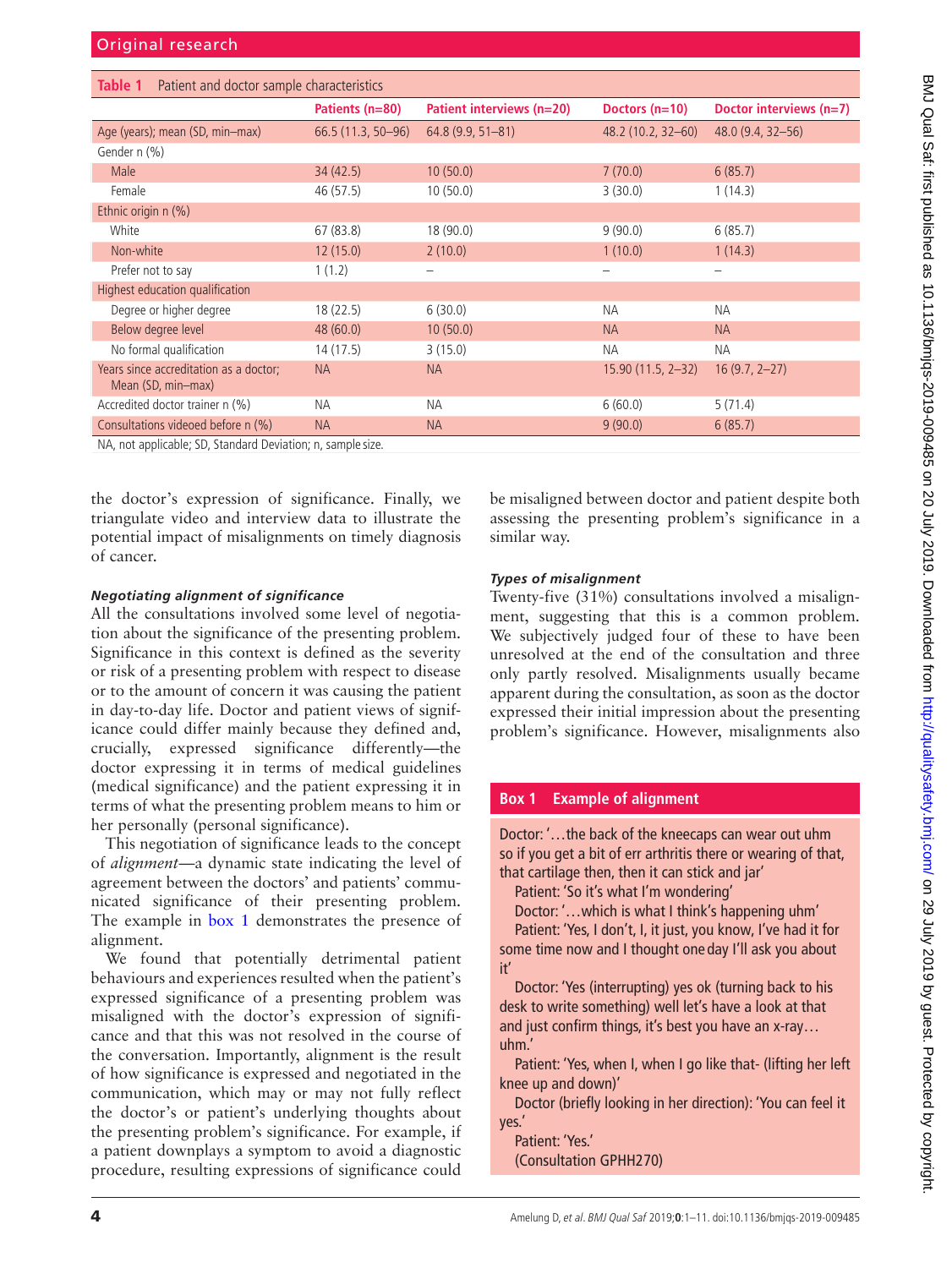# Original research

# **Box 2 Identification of misalignment**

<span id="page-4-0"></span>Patient (talking over doctor): 'Do you think it's worth doing that, just I mean it's been like that eh…?'

Doctor: 'Eh eh i- […] the main thing we look out for is change, and change in your waterworks, and ehm, you know, as men get older yes, they do get up at night more, that doesn't mean they all got prostate cancer.'

Patient: 'No, of course.'

Doctor: 'ehm eh,ophhh……i- it's difficult ehm, it's difficult to get- you do have some symptoms, your eh germination is relatively normal, I'd be happy enough if you didn't do it.'

Patient: 'Okay.'

Doctor: …'but equally, if you did want to do it, that's fine, the difficulty is, if you come…if you- eh- if you doslightly raised…'

Patient: 'mhm, mhm'

Doctor:… 'then we're kind of obliged to pursue it…' Patient: 'Yeah yeah yeah.'

Doctor:… 'then we end up with a biopsy,…'

Patient: 'Yeah, yeah, yeah.'

Doctor:… 'and you know, it's a whole chain of events…'

Patient : 'Yeah, yeah yeah.'

Doctor: '…ehm and that can do harm,…'

Patient: 'Yeah.'

Doctor: '.ehm but we're sort of on that train a bit now.' Patient: 'Mhm, Okay, okay. I don't want to waste

anybody's time.' (both now talking over each other) Doctor: 'No no no no, it's not-'

Patient: 'cause like I said, it's been like that for ten years-'

Doctor 'It's, gee, sometimes it's just difficult to make the right decision, I- I wouldn't lose sleep if you didn't, but (Patient: "No…no.") I think it's reasonable to- to do it…ehm'

Patient: 'I take your advice. Whatever it is you' Doctor (talking over patient): 'Let's just, let's just do it…'

Patient:… 'NHS money…(Patient laughs slightly).' Doctor: 'Naah, that's fine, don't worry.' (Consultation GPXM195)

shaped the conversation before they were recognised and could occur at any stage during the consultation.

If misalignment was identified and openly negotiated, it could be actively brought to a mutually acceptable outcome. This is exemplified in [box](#page-4-0) 2, where a male patient presented with increased urination at night, giving the context that 'I just wanted to doublecheck, my parents both died very young, and I don't have a history of whether there was any cancer in the family.' The extract follows a physical examination of the patient's prostate and some hesitation by both the patient and the doctor to continue down the diagnostic route and order a blood test.

Misalignments vary in degree; some were more obvious and were openly discussed, while others were more subtle and not recognised by the doctor and/or the patient. Resolution was easier when the misalignment was a simple difference in knowledge without (obvious) emotional factors. In the example below, the doctor provided knowledge that reassured the patient and their views on significance were easily realigned:

Doctor: 'The actual colour of it, yellow, is the colour of dead white blood cells, so it shows that you're body's been fighting the infection, white blood cells are dying, new one's have been generated, and so the right things are happening in your body, okay?'

Patient: 'And it's thick as well when it comes out.'

Doctor: 'Yes, it still can be thick but, as I said, it can clump together in the lungs because the tiny little hairs that should line the lungs and keep everything evenly distributed are not working, and therefore bits of phlegm clump together.'

Patient: 'Okay.'

(Consultation GPWD122)

However, an emotional misalignment may be harder to address. In the next example ([box](#page-5-0) 3), a female patient tried to downplay her presenting problem, until it becomes apparent that she was doing this to avoid diagnostic procedures as a result of a referral.

The last excerpt shows that alignment might not be a necessary aim in all cases as doctor and patient might still be able to achieve a mutually acceptable outcome despite misalignment. This is particularly exemplified by the patient's closing remark. However, these cases might also be particularly prone to the potential creation of 'false' agreement for both patient and doctor. The doctor may have had a sense of a resolved patient concern, but have missed an opportunity to reorient their appraisal of the problem, or the significance of the problem to the patient.

## *Potential impact on timely diagnosis*

We identified patient behaviours with potentially harmful consequences for timely diagnosis that resulted from both cognitive and emotional misalignments. Examples include non-attendance at follow-up appointments, declaring lack of trust in the primary care doctor to help resolve problems and deciding to seek help elsewhere (see [table](#page-6-0) 2). Here, we discuss some examples of potential impacts on timely diagnosis in certain cases where it was possible to triangulate video, doctor and patient interview data  $(n=7)$ .

One patient attributed very low significance to a long-standing skin symptom. The patient was referred for suspected cancer (melanoma) on an urgent basis; however, to the doctor's surprise, she did not keep her appointment. Interview data with the patient revealed that the non-attendance may have resulted from a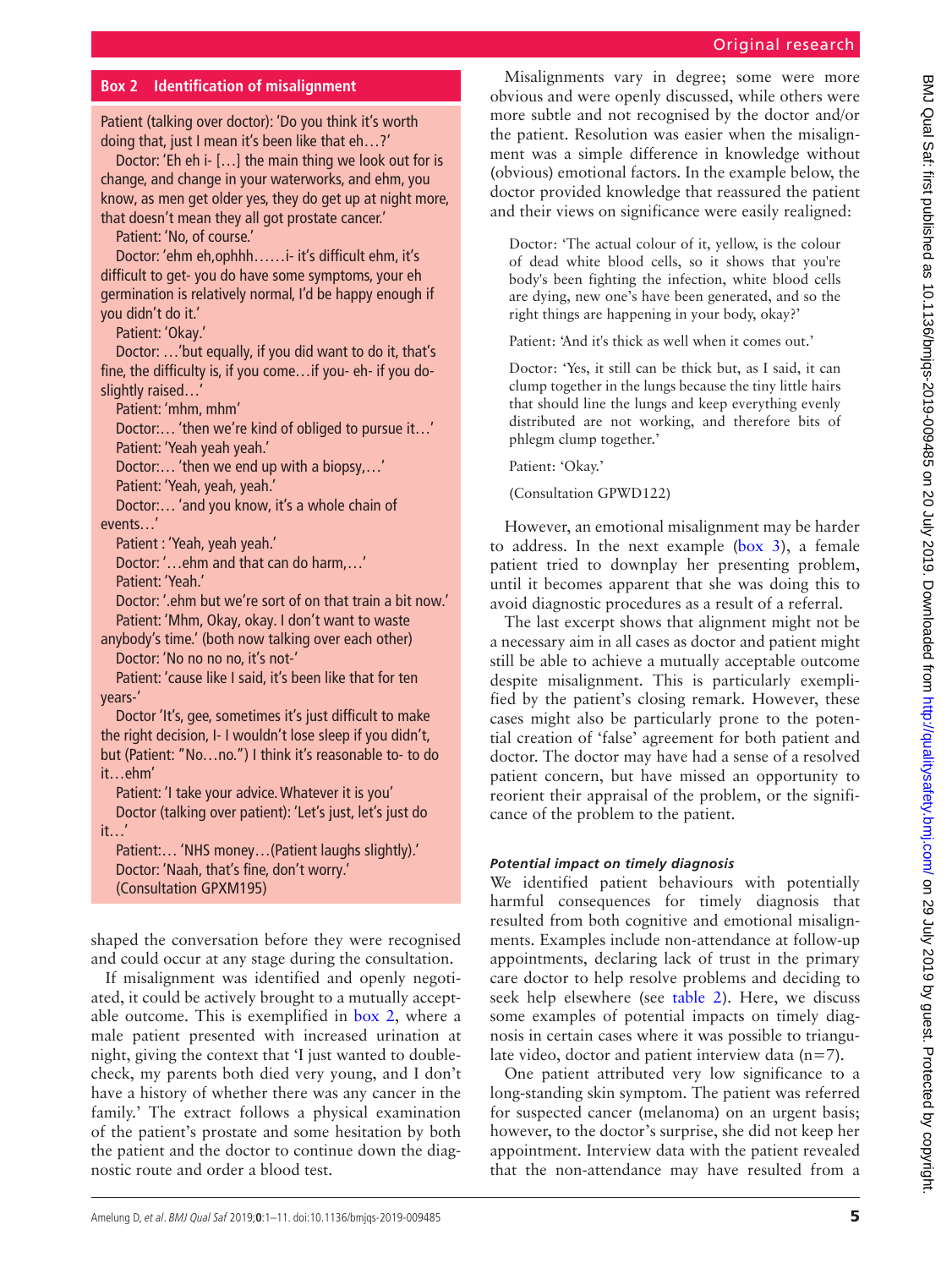#### **Box 3 Example of emotional misalignment**

<span id="page-5-0"></span>Doctor: 'So to be loose is unusual for you?'

Patient: 'Ehm, it isn't these days, really, not very eh …b- yeah it is a bit (Patient is nodding to emphasise), it is a bit. Yeah. And certainly, if I'm very loose you now that is definitely not usual.'

 $[...]$ 

Doctor: '…and you say, passing wind, you're still losing a little bit then as well.'

Patient: 'Yes.'

Doctor: 'Is that still happening?'

Patient: 'No not really it seems I have actually tried to make myself sort of more regular and disciplined this it does seem to have made a difference so I- yeah I think what I am trying to say is I'm very reluctant to have any operations and procedures unless I absolutely have to'

Doctor: 'No what I think I think one of the things is (Patient: "Hm.") to do ehm indeed they will need to look inside and and-

Patient: 'Yes, I'm not very keen on that (laughing slightly) I've had that once to find out about the diverti.'

Doctor: 'Yes well I think certainly we would really want that cause…'

Patient: 'Yeah.'

Doctor: 'but just obviously there is a possibility with this eh eh the change here that the looseness now is interesting is you and [husband's name] have both had it but his has been settled down has it?'

Patient: 'Yes, it has.'

Doctor: 'So if yours hasn't settled, then…'

Patient: 'But it has really, it has, really…' Doctor: 'Alright, but you are still loose?'

Patient: 'I'm still on the loose side, yeah.'

Doctor: 'So ehm that that needs to be just checked out.' Patient: 'Okay'

Doctor: 'and- ehm from the point of view could this be something else going on-'

Patient: 'Yeah'

Doctor: 'Could this be something nasty like cancer…' Patient: 'Yeah.'

[…]

Patient: 'I personally don't really think there's an urgent need but I think it's right what you are saying that it needs to be looked at.' (Consultation GPHH248)

competing caring responsibility that was not discussed at the consultation.

In another case, the referral decision (for a breast change) was not clearly communicated, as cancer was not mentioned as a possibility (rather the doctor said they wanted to make sure 'it's not anything sinister') and thus their view of the severity of the problem was not shared with the patient. The patient reported feeling confused in the interview and only remembered the mention of a benign abscess being a possibility,

leading to a loss of trust in the doctor. Greater transparency may have helped the patient understand the doctor's concerns.

Finally, a female patient presented with persistent hair loss and headache, which had high personal significance, whereas medical tests did not reveal anything concerning. The consultation did not lead to a mutually acceptable result as the doctor did not take the issue any further (eg, with diagnostic tests or a referral). During the interview, the patient emphasised that her scalp had not been examined, when in fact, the video shows an examination of her scalp. The unresolved discrepancy between the patient's and doctor's view of the significance of presenting problem appears to have left the patient with an overall negative impression of the consultation, which affected which details of the conversation were remembered, as well as the patient's behaviour. In this case, the patient said she would not return to the doctor and would seek help elsewhere.

These examples illustrate how unacknowledged differences between the doctor and patient in their perception of the significance of the patient's presenting problem can influence patient behaviour and experience.

## **Discussion**

We found evidence that the doctor-patient conversation could have a detrimental impact on patients' perceptions and behaviour postconsultation, including non-attendance at follow-up appointments, lack of trust in the doctor and a decision not to reconsult if symptoms persisted. These behaviours were observed in consultations where the doctor's and patient's views on the presenting problem were misaligned. Misalignment could happen at any time in the consultation, and could be largely cognitive (eg, differences in medical knowledge) or emotional (eg, different emotional perspectives). Misalignments varied in how easily they were recognised/resolved, with alignments based on differences in knowledge easier to manage than those based on differences in emotional perspectives.

#### **Comparison with existing literature**

The idea that a successful consultation requires negotiation between the patient's and doctor's theory of the presenting problem is central across consultation models.[20](#page-9-9) A widely used model in doctor communication training is the Calgary-Cambridge model, which aims to enhance a patient's involvement in the consultation by enquiring about their ideas, concerns and expectations. $37$  One potential explanation for why emotional misalignment is harder to recognise and resolve in our study than cognitive misalignment could be that eliciting 'ideas' (ie, patients' hypotheses about what is wrong) is more straightforward than eliciting patients' underlying concerns and expectations. Evidence suggests that doctors' awareness of patients' health beliefs differ significantly from patients' actual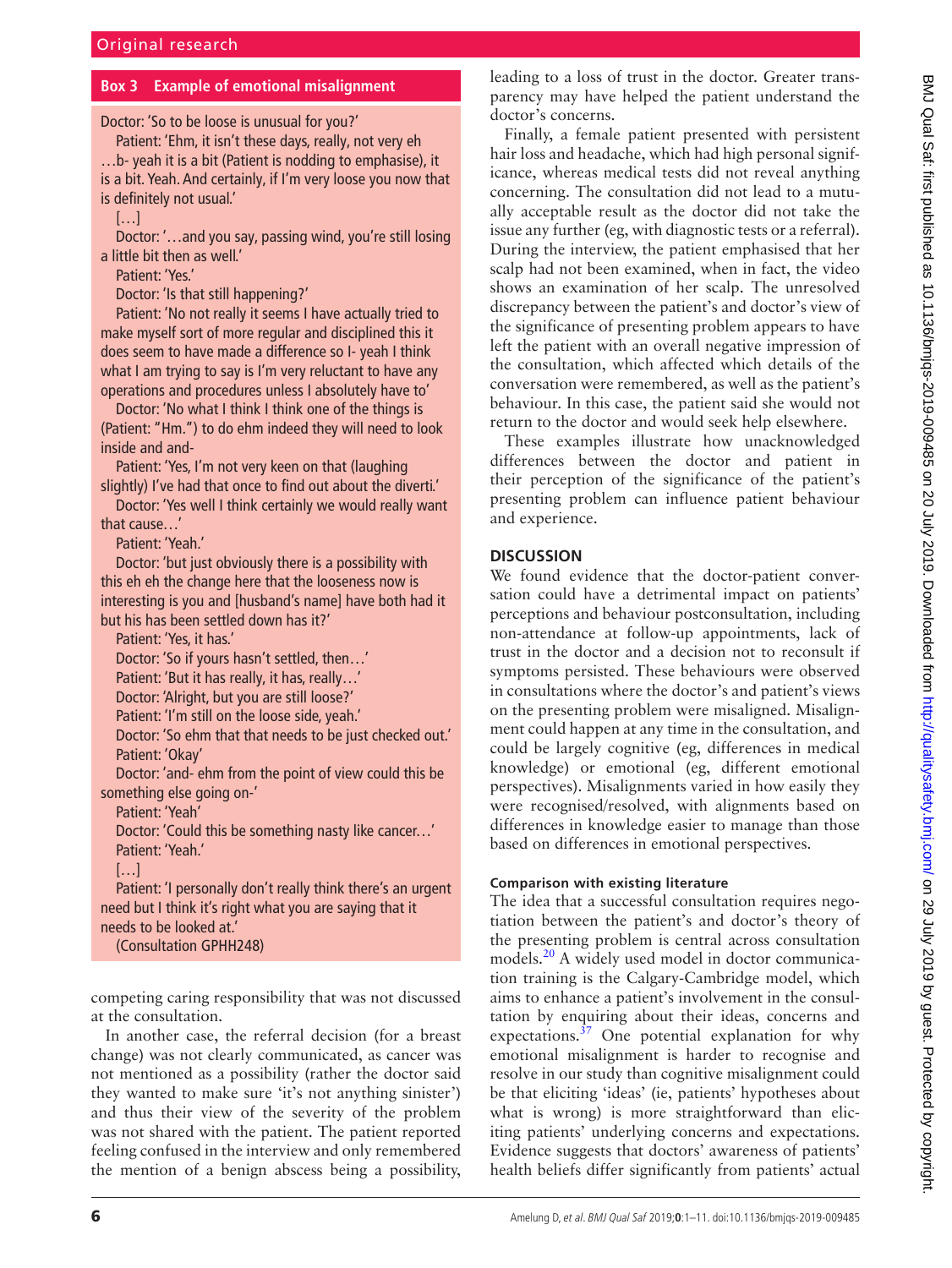<span id="page-6-0"></span>

| Table 2 Examples of potential impact on timely diagnosis |                                                                                                                                                                                                                                                                                                                                                                                                                                                                                                                                                                                                                                                                                                                                                                                                                                                                                                                                                                                                                                                                                                  |                                                                                                                                                                                                                                                                                                                                                                                                                                                                                                                                                                                                                                                                                                                                                                                                                               |  |  |  |
|----------------------------------------------------------|--------------------------------------------------------------------------------------------------------------------------------------------------------------------------------------------------------------------------------------------------------------------------------------------------------------------------------------------------------------------------------------------------------------------------------------------------------------------------------------------------------------------------------------------------------------------------------------------------------------------------------------------------------------------------------------------------------------------------------------------------------------------------------------------------------------------------------------------------------------------------------------------------------------------------------------------------------------------------------------------------------------------------------------------------------------------------------------------------|-------------------------------------------------------------------------------------------------------------------------------------------------------------------------------------------------------------------------------------------------------------------------------------------------------------------------------------------------------------------------------------------------------------------------------------------------------------------------------------------------------------------------------------------------------------------------------------------------------------------------------------------------------------------------------------------------------------------------------------------------------------------------------------------------------------------------------|--|--|--|
| <b>Negative consequence</b>                              | <b>Video data</b>                                                                                                                                                                                                                                                                                                                                                                                                                                                                                                                                                                                                                                                                                                                                                                                                                                                                                                                                                                                                                                                                                | Patient/doctor interview data                                                                                                                                                                                                                                                                                                                                                                                                                                                                                                                                                                                                                                                                                                                                                                                                 |  |  |  |
| Non-attendance at appointments                           | Doctor: (While studying pictures of moles at computer<br>screen to compare them with the patient's mole): 'So<br>yours is a bit like that (pointing at a specific picture)<br>but it's with the good contrast is and the fact they've<br>changed a bit'<br>Patient: 'I've had them for years.'<br>Doctor (still looking at computer screen): 'Mhm. It's just<br>a bit like that one there.'<br>Patient: 'Mhm.'<br>Doctor: ' you've got to be so careful becausethe<br>amount of  which is the one we're worried about is<br>similar ehm. I wonder it's the safest thing to do, would<br>be, to refer you to see a skin specialist.' (doctor looking<br>at patient now)<br>Patient: 'Mhmh, okay.'<br>Doctor: 'Ehm, and if we think it could be (short pause)<br>melanoma (gesturing with his hands), which I'm 99.9%<br>sure it isn't if we do think it could be, we would have to<br>refer you to under what is called the 2 week rule'<br>Patient: 'As you what you did for my throat' (gesturing<br>towards her throat)<br>Doctor: (nodding in her direction) 'Yeah.'<br>$\left(\ldots\right)$ | 'I can't really afford to be ill, as I say, my husband's in a<br>care home and I see him every day and he has quite a few<br>medical conditions which means that I can't afford to have<br>any.' (Patient)<br>'Interestingly, looking at her notes, she never kept the<br>appointment to the skin specialist that I can tell, so that<br>is rather odd, that is rather odd.() Bear in mind also<br>she was brave enough to come and see me so I suppose<br>you'd have thought she would have kept that appointment<br>but there is no letter back from the hospital at all so I'm<br>assuming she never went.' (Doctor)                                                                                                                                                                                                       |  |  |  |
| Loss of trust in doctor                                  | Doctor: 'Ehm. So it could just be a little infcyst that's<br>in the area (Patient: "Yeah.") cause where it's red and<br>tender, that is more likely to just be a little bit of maybe<br>an infection that's there.'<br>Patient: 'Yeah.' and puts the necklace with her glasses<br>back on.<br>Doctor: 'Ehm but with anything where there is a breast<br>and there is a lump (again pointing towards her breast<br>with her right hand to emphasise) we do want to be<br>completely sure it's not anything sinister in any way'<br>(nods a few times in emphasis)<br>(Consultation GPWD59)                                                                                                                                                                                                                                                                                                                                                                                                                                                                                                        | 'She did look at it and she just then referred me to the<br>Breast Clinic, which I didn't feel I needed, I felt it was just<br>an abscess or something()I ended up having surgery<br>which I feel I didn't need to have.() So that's how I feel<br>and I feel the whole experience was terrible.() She just<br>said 'oh yes, but we'll send you to the Breast Clinic', that's<br>it,()she thought it was probably only a little cyst or an<br>abscess, but she said it's best off to go there. Why, I don't<br>know.() It was so red and so angry it must have come<br>to her 'ooh, that's not a cancerous lump' or something, I<br>don't know, unless she thought it was.()And I've never<br>seen Dr(doctor's name)before and I don't wish to see<br>her again at the surgery, so that's how I feel about her.'<br>(Patient) |  |  |  |
| Decision to seek help elsewhere                          | Doctor: 'Is it falling out or just not growing well?'<br>Patient: 'Well it's a bit of both, it's a little bit for, you<br>know, you know when you comb your hair, it just seems<br>more than usual, I'm not sure how I can measure that,<br>but it just seems'<br>Doctor: 'Ok yeah.' ()<br>Patient: 'But it's also not growing- not growing at all.'<br>Doctor: 'But generally speaking there's no bald patches<br>or anything like that.'<br>Patient: 'No, I don't think so.'<br>Doctor: 'Other than that it's pretty'<br>Patient: 'No I don't think I've noticed any bald patches<br>because I was just wondered whether it's any sort of, I<br>don't know, infection, that's' that's whatyou know?'<br>Doctor: 'Let me just check your blood pressure and<br>have a look at the back of your head' (Consultation<br>GPXM228)                                                                                                                                                                                                                                                                  | 'I didn't actually feel the doctor really understood what<br>the issue was for me, and I think because there was no<br>examination I just left feeling well, that was a bit of a<br>waste of time.() I wasn't particularly impressed in terms<br>of the consultation and the communication because I don't<br>think he fully understood the impact you now, everything<br>was having on me really()I've totally given up on the<br>doctor because I don't think they understand at all, so I'm<br>actually going to, what am I going, I'm going to see, what<br>have they got, a trichologist we've got someone who deals<br>with health, hair and scalp.' (Patient)                                                                                                                                                          |  |  |  |

beliefs and falsely believe that patients' beliefs are aligned with their own.[38](#page-9-21) Street *et al* suggested that strategies for increasing awareness could include preconsultation assessment of patients' beliefs. This suggestion also came up as a recommendation while we discussed our findings with our advisory group. A recent review emphasised that there are currently no interventions that involve engaging patients in the

cancer diagnostic interval, and this should be a key focus of future research.<sup>[31](#page-9-14)</sup>

Our findings also support theoretical and empirical research reported in the field of linguistics. For example, in rapport management theory,<sup>39</sup> Spencer-Oatey describes how rapport can be damaged when behavioural expectations are not met and problematic communication can lead to emotions of sadness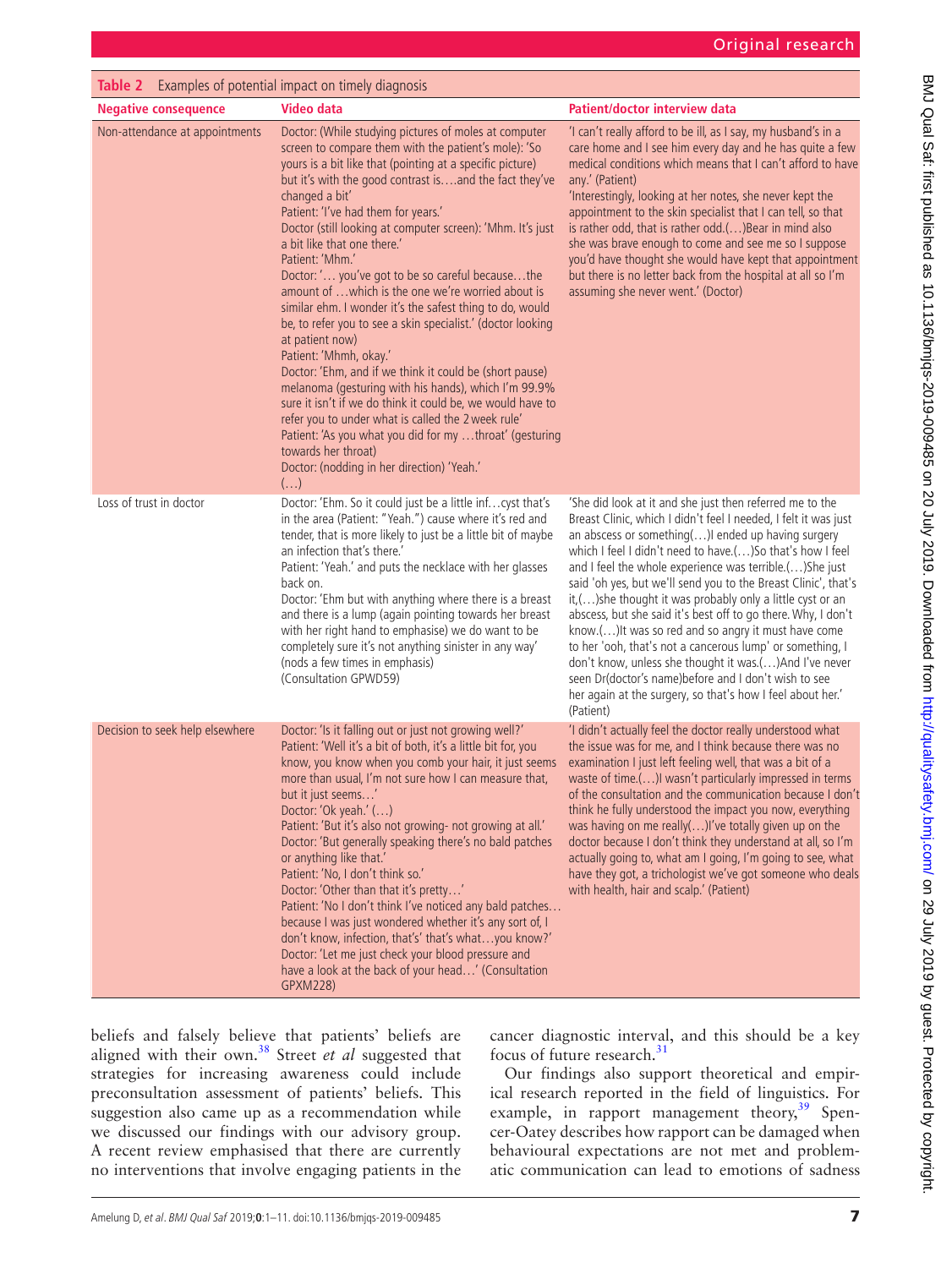and anger.<sup>40</sup> From the participant interview data, we provide important evidence for this emotional impact, resulting in lack of trust and reluctance to reconsult with the same doctor, and even biased memory as to what happened during the consultation. Our findings thus have practical utility and could be applied to extend existing consultation models to help reduce the likelihood of missed diagnostic opportunities in primary care. For example, although the Calgary-Cambridge model recognises two parallel agendas (patients' vs doctors') it does not consider how the presence of these different agendas may result in behaviour that puts the patient at risk of potential harm.

In certain cases, continuity of care seemed to be detrimental to the elicitation process because doctors made assumptions about how their patient would act (eg, in the case of the referral for suspected melanoma) and did not seek information about how their patient's expectations had changed. Previous research has also shown potentially negative consequences of continuity of care. For example, higher levels of continuity of care have been associated with lower use of referrals or investigations,<sup>[41](#page-9-24)</sup> possibly due to doctors attributing symptoms to previous morbidity. It is important to recognise the potential impact on timely diagnosis against a backdrop where continuity of care is widely valued by patients.<sup>[42](#page-10-0)</sup> Previous research has also emphasised the importance of eliciting patient contextual factors (eg, competing responsibilities).  $43 \text{ A}$  $43 \text{ A}$ key finding is that contextual factors elicited actively by a doctor are more likely to be incorporated into follow-up plans than factors revealed spontaneously by the patient, $44$  providing further impetus to elicit patient expectations as early as possible in the diagnostic process.

This concept of alignment is somewhat similar to that of concordance, which refers to doctors and patients aiming to reach a shared understanding about the reason for the consultation, the diagnosis as well as the treatment decision.<sup>26 27</sup> The notion of concordance is inherent in existing consultation models where the ultimate goal is to reach a shared understanding and develop a mutually acceptable plan. However, in the present study, we introduce *alignment* between doctors' and patients' views of significance as a new related concept. Alignment is distinctly unique because (1) it is dynamic and thus ebbs and flows while being negotiated within the consultation (rather than simply an outcome at the end) and (2) has cognitive and emotional facets which may go unrecognised, with important consequences for the diagnostic process. Thus, we take up a process perspective by demonstrating that it may not always be necessary to achieve alignment (an outcome perspective) but to work with the misalignment in a way that facilitates an optimal outcome. In other words, doctor and patient might still not agree about the significance of an issue but it is still possible that they can find a compromise

about how to proceed. In contrast to this, an optimal outcome from the perspective of concordance theory appears to be the presence of concordance. We also provide evidence for how unresolved and/or unrecognised misalignment impacts the patient's behaviour, and possibly even memory, and suggest that consultation models further study this in relationship to diagnosis in order to reduce adverse outcomes.

#### **Strengths and limitations**

A major strength of this study is the triangulation of video observation data with patient and doctor interviews. This rich dataset allowed us to capture multiple views of an interaction as well as verbal and non-verbal communications. Public involvement in this study influenced several aspects, from the initial conception of the research design, methodological approach and interpretation of the findings. $45$ 

It was not possible to quantify how many cases demonstrated potential impact on timely diagnosis. This is because not all patients were interviewed after the consultation, so we do not know whether they needed further clinical contact. There may also be challenges that develop over time, such as eroded trust in the doctor. However, in the small number of cases  $(n=7)$  where we had multiple data sources, there were three instances where potential impacts to timely diagnosis were identified, indicating that it is not a rare occurrence.

Similarly, the number of identified cases of misalignment (regardless of their impact on timely diagnosis) can only be viewed as a rough estimation as identification was largely based on the interpretation of videoed consultations, while some misalignments became more obvious where triangulation was possible. This is an indication that misalignment might be even more prevalent than our data suggest. At the same time, interviewees' accuracy of recounts might have been hampered by the length of time between consultation and interviews. However, doctors referred to their notes, where necessary, and both doctors and patients appeared able to remember their overall impression of the experience, thus providing us with useful information on longer-term effects of consultations on patient behaviour.

We did not focus on the role of individual differences (gender, ethnicity, education) on the consultation despite previous research recognising its importance. $46-48$  This is beyond the scope of the current paper, although we have amassed a hugely valuable dataset that can be used in future work to tackle this and other pertinent questions.

#### **Implications**

As we included all consultations about new presenting problems rather than focusing on cancer-specific symptoms, we were able to capture the fundamental communication dynamics between doctor and patient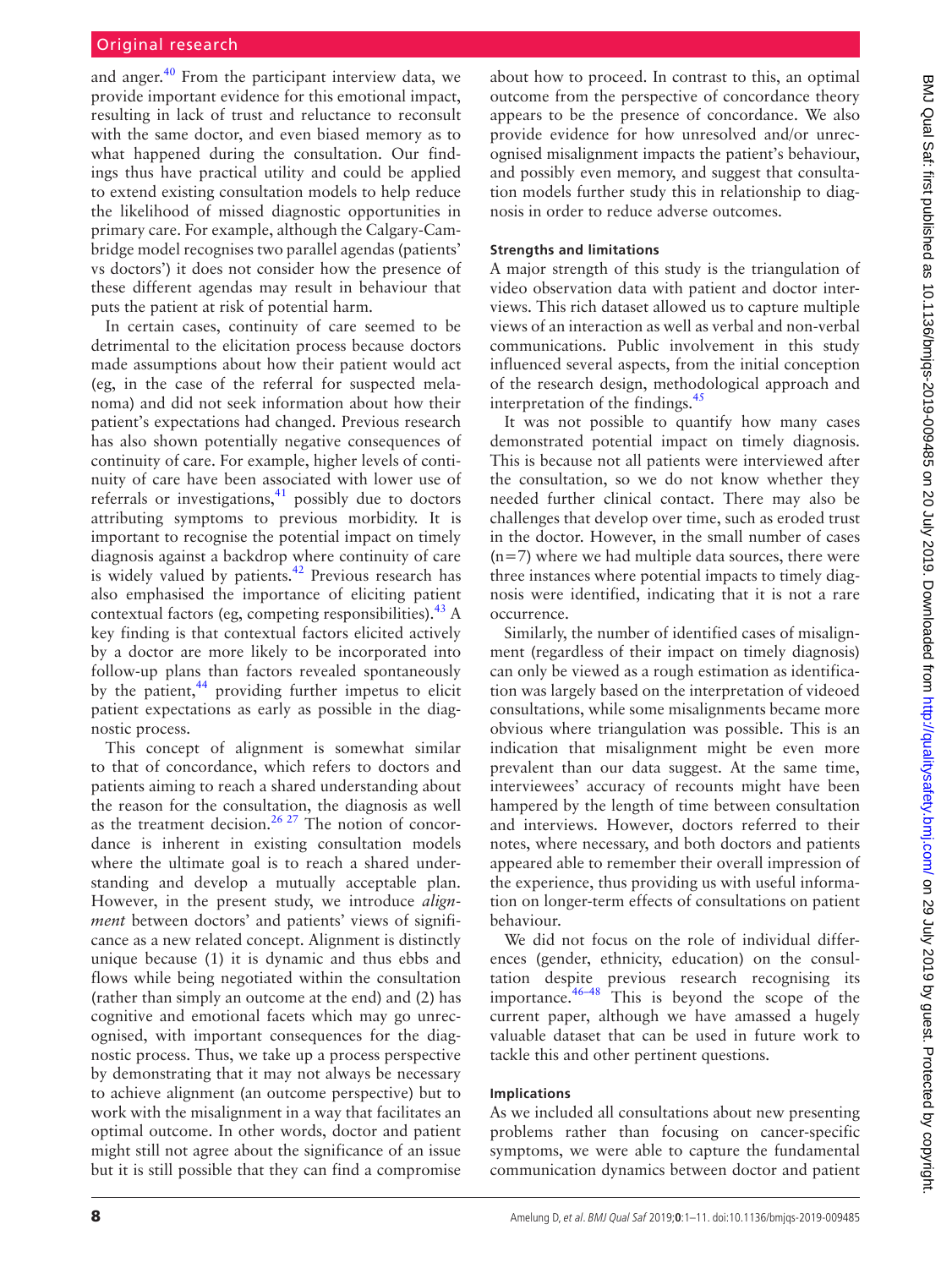in primary care, with broader implications for studying the role of doctor-patient communication for patient safety issues which are not exclusive to cancer. For example, we have highlighted the potential for doctors to be misled by 'false' agreement at the end of the consultation while losing opportunities to reorient patients' concerns during the discussion. However, we recognise that this approach also reduces the cancer-specific relevance of our findings. Future research is required to explore a wider range of consultations where cancer-specific symptoms are discussed as well as provide a larger scale quantification, including reasons for misalignment from doctors and patients. Our findings also have practical implications for primary care. In line with Street *et al*, systems or tools that preassess patients' beliefs and expectations may be valuable to sensitise the doctor and enhance patients' confidence.<sup>[38](#page-9-21)</sup>

Longer appointment times for complex cases (eg, where patients present with multiple physical, psychological and social problems) may resolve some misalignments, as well as ensuring patients feel empowered after the consultation.<sup>49</sup> This may bring benefits in terms of addressing potential cognitive biases associated with continuity of care. $41$  Importantly, in the patient safety literature, the issue of continuity extends beyond seeing the same practitioner, to other potential gaps or 'discontinuities in care'.<sup>50</sup> For example, the loss of a follow-up plan (seen in our data when a patient did not attend their specialist appointment) or loss of information may also be seen as gaps in care.

There are also specific cancer-related implications, such as the need for optimal communication at the point of suspected cancer referral, which would align doctor and patient expectations about the need for, and outcome of, the referral. This could be an extension of existing patient safety practices, such as making appointments ahead and discussing what to do if symptoms change or worsen while waiting for the referral appointment. Finally, these issues could be integrated into cancer education tools for primary care.

## **Conclusion**

Our findings suggest that the doctor-patient conversation in primary care can impact how patients behave after a consultation, with potentially harmful consequences for timely diagnosis. With increasing demands and expectations related to primary care, particularly in terms of diagnosing cancer as early as possible, our findings highlight the complexity of diagnosis-related aspects of the doctor-patient consultation. By highlighting gaps with potential to cause patient harm (eg, eliciting expectations), our findings can be applied to augment their anticipation, detection and bridging and ultimately lead to improving patient outcomes.

#### **Author affiliations**

<sup>1</sup>School of Health Sciences, University of Surrey, Guildford, UK

<sup>2</sup>Public Involvement Programme (People in Research), National Institute for Health and Care Excellence, London, UK

<sup>3</sup>Department of Applied Health Research, University College London, London, UK

<sup>4</sup>Primary Care Unit, Department of Public Health and Primary Care, University of Cambridge, Cambridge, UK

<sup>5</sup> Center for Innovations in Quality, Effectiveness and Safety, Michael E. DeBakey Veterans Affairs Medical Center and Baylor College of Medicine, Houston, Texas, USA

<sup>6</sup>Medical Science Division, University of Oxford, Oxford, UK

**Acknowledgements** We would like to thank Professor Yoryos Lyratzopoulos and Professor Kathy Pritchard-Jones for their invaluable contribution in the study development and for their helpful comments on the manuscript. We would also like to thank Fiona Archer for her help during the recruitment phase as well as the doctors and patients who kindly took part in this study.

**Contributors** All authors (DA, KLW, DL, MO, JS, YZ, FMW, HS, CV and GB) made substantial contributions to the conception and design of this article. KLW and GB conceived the study idea. DA contributed to acquisition of data. DA, KLW and GB contributed to data analysis. All authors contributed to interpretation of the data. DA, KLW and GB drafted the article. All coauthors revised the article critically for important intellectual content and gave final approval of the version submitted.

**Funding** This research was supported by a Cancer Research UK grant (C33872/A24047) awarded to KLW and GB. HS is partially funded by the Houston VA HSR&D Center for Innovations in Quality, Effectiveness and Safety (CIN13-413). FW is Director and HS is Associate Director of the multiinstitutional CanTest, which is funded by Cancer Research UK (C8640/A23385). YZ is supported by a Wellcome Trust Primary Care Clinician PhD Fellowship (203921/Z/16/Z). GB and JS were supported by the National Institute for Health Research (NIHR) Collaboration for Leadership in Applied Health Research and Care North Thames at Bart's Health NHS Trust (NIHR CLAHRC North Thames). The views expressed in this article are those of the author(s) and not necessarily those of the NHS, the NIHR, or the Department of Health and Social Care.

**Competing interests** None declared.

**Patient consent for publication** Not required.

**Ethics approval** Ethical Approval was obtained from London Chelsea Research Ethics Committee (17/LO/0270).

**Provenance and peer review** Not commissioned; externally peer reviewed.

**Data availability statement** Data are available on reasonable request.

**Open access** This is an open access article distributed in accordance with the Creative Commons Attribution 4.0 Unported (CC BY 4.0) license, which permits others to copy, redistribute, remix, transform and build upon this work for any purpose, provided the original work is properly cited, a link to the licence is given, and indication of whether changes were made. See: <https://creativecommons.org/licenses/by/4.0/>.

# **References**

- <span id="page-8-0"></span>1 World Health Organization. Guide to cancer early diagnosis, 2017. Available: [https://wwwwhoint/cancer/publications/](https://wwwwhoint/cancer/publications/cancer_early_diagnosis/en/) [cancer\\_early\\_diagnosis/en/](https://wwwwhoint/cancer/publications/cancer_early_diagnosis/en/) [Accessed 19 Dec 2018].
- <span id="page-8-1"></span>2 Scott SE, Walter FM, Webster A, *et al*. The model of pathways to treatment: conceptualization and integration with existing theory. *[Br J Health Psychol](http://dx.doi.org/10.1111/j.2044-8287.2012.02077.x)* 2013;18:45–65.
- <span id="page-8-2"></span>3 Whitaker KL, Scott SE, Winstanley K, *et al*. Attributions of cancer 'alarm' symptoms in a community sample. *[PLoS One](http://dx.doi.org/10.1371/journal.pone.0114028)* 2014;9:e114028.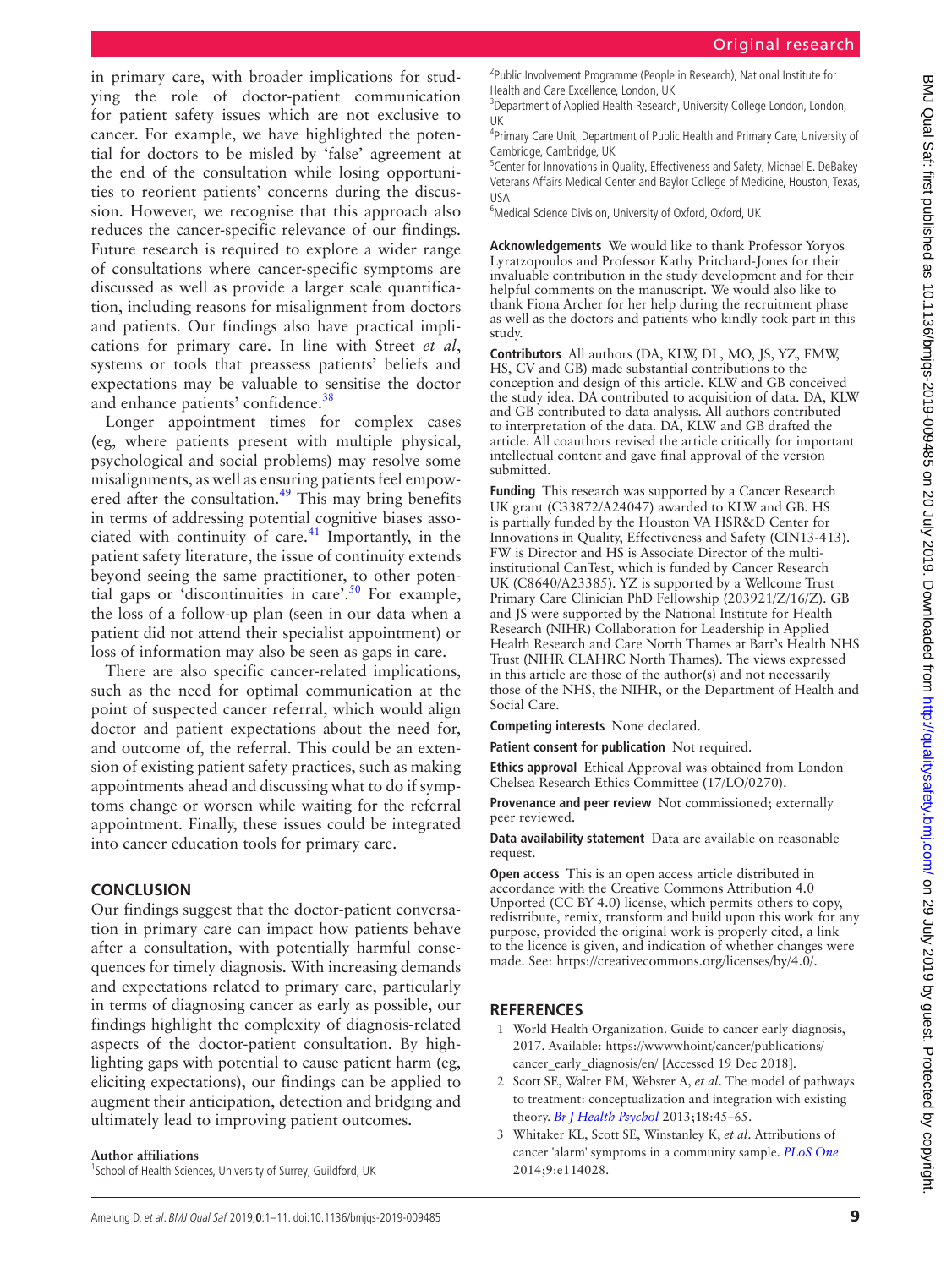# Original research

- 4 Whitaker KL, Macleod U, Winstanley K, *et al*. Help seeking for cancer 'alarm' symptoms: a qualitative interview study of primary care patients in the UK. *[Br J Gen Pract](http://dx.doi.org/10.3399/bjgp15X683533)* 2015;65:e96–105.
- <span id="page-9-0"></span>5 Singh H, Daci K, Petersen LA, *et al*. Missed opportunities to initiate endoscopic evaluation for colorectal cancer diagnosis. *[Am J Gastroenterol](http://dx.doi.org/10.1038/ajg.2009.324)* 2009;104:2543–54.
- 6 Singh H, Hirani K, Kadiyala H, *et al*. Characteristics and predictors of missed opportunities in lung cancer diagnosis: an electronic health Record–Based study. *[JCO](http://dx.doi.org/10.1200/JCO.2009.25.6636)* 2010;28:3307–15.
- <span id="page-9-1"></span>7 Renzi C, Lyratzopoulos G, Card T, *et al*. Do colorectal cancer patients diagnosed as an emergency differ from non-emergency patients in their consultation patterns and symptoms? A longitudinal data-linkage study in England. *[Br J Cancer](http://dx.doi.org/10.1038/bjc.2016.250)* 2016;115:866–75.
- 8 Renzi C, Lyratzopoulos G, Hamilton W, *et al*. Opportunities for reducing emergency diagnoses of colon cancer in women and men: a data-linkage study on pre-diagnostic symptomatic presentations and benign diagnoses. *[Eur J Cancer Care](http://dx.doi.org/10.1111/ecc.13000)* 2019;28:e13000.
- <span id="page-9-2"></span>9 Vincent C, Burnett S, Carthey J. Safety measurement and monitoring in healthcare: a framework to guide clinical teams and healthcare organisations in maintaining safety. *[BMJ Qual](http://dx.doi.org/10.1136/bmjqs-2013-002757)  [Saf](http://dx.doi.org/10.1136/bmjqs-2013-002757)* 2014;23:670–7.
- <span id="page-9-3"></span>10 Gandhi TK, Kachalia A, Thomas EJ, *et al*. Missed and delayed diagnoses in the ambulatory setting: a study of closed malpractice claims. *[Ann Intern Med](http://dx.doi.org/10.7326/0003-4819-145-7-200610030-00006)* 2006;145:488–96.
- 11 Amalberti R, Brami J. 'Tempos' management in primary care: a key factor for classifying adverse events, and improving quality and safety. *[BMJ Qual Saf](http://dx.doi.org/10.1136/bmjqs-2011-048710)* 2012;21:729–36.
- <span id="page-9-4"></span>12 Singh H, Giardina TD, Meyer AND, *et al*. Types and origins of diagnostic errors in primary care settings. *[JAMA Intern Med](http://dx.doi.org/10.1001/jamainternmed.2013.2777)* 2013;173:418–25.
- <span id="page-9-5"></span>13 Jensen H, Tørring ML, Olesen F, *et al*. Cancer suspicion in general practice, urgent referral and time to diagnosis: a population-based GP survey and registry study. *[BMC Cancer](http://dx.doi.org/10.1186/1471-2407-14-636)* 2014;14.
- 14 Green T, Martins T, Hamilton W, *et al*. Exploring GPs' experiences of using diagnostic tools for cancer: a qualitative study in primary care. *[Fam Pract](http://dx.doi.org/10.1093/fampra/cmu081)* 2015;32:101–5.
- <span id="page-9-6"></span>15 Sheringham J, Sequeira R, Myles J, *et al*. Variations in GPs' decisions to investigate suspected lung cancer: a factorial experiment using multimedia vignettes. *[BMJ Qual Saf](http://dx.doi.org/10.1136/bmjqs-2016-005679)* 2017;26:449–59.
- 16 Brindle L, Pope C, Corner J, *et al*. Eliciting symptoms interpreted as normal by patients with early-stage lung cancer: could GP elicitation of normalised symptoms reduce delay in diagnosis? cross-sectional interview study. *[BMJ Open](http://dx.doi.org/10.1136/bmjopen-2012-001977)* 2012;2:e001977.
- <span id="page-9-7"></span>17 Heritage J, Robinson JD, Elliott MN, *et al*. Reducing patients' unmet concerns in primary care: the difference one word can make. *[J Gen Intern Med](http://dx.doi.org/10.1007/s11606-007-0279-0)* 2007;22:1429–33.
- 18 Leydon GM, Stuart B, Summers RH, *et al*. Findings from a feasibility study to improve GP elicitation of patient concerns in UK general practice consultations. *[Patient Educ Couns](http://dx.doi.org/10.1016/j.pec.2018.03.009)* 2018;101:1394–402.
- <span id="page-9-8"></span>19 Matusitz J, Spear J. Effective doctor-patient communication: an updated examination. *[Soc Work Public Health](http://dx.doi.org/10.1080/19371918.2013.776416)* 2014;29:252–66.
- <span id="page-9-9"></span>20 Pawlikowska T, Leach J, Lavallee P, *et al*. Consultation models. In: Charlton R, ed. *Learning to consult*. London: Taylor & Francis Ltd, 2002.
- <span id="page-9-10"></span>21 Marvel MK, Epstein RM, Flowers K, *et al*. Soliciting the patient's agenda: have we improved? *[JAMA](http://dx.doi.org/10.1001/jama.281.3.283)* 1999;281:283–7.
- 22 Beckman HB, Frankel RM. The effect of physician behavior on the collection of data. *[Ann Intern Med](http://dx.doi.org/10.7326/0003-4819-101-5-692)* 1984;101:692–6.
- <span id="page-9-11"></span>23 White J, Levinson W, Roter D. "Oh, by the way…": the closing moments of the medical visit. *[J Gen Intern Med](http://dx.doi.org/10.1007/bf02599139)* 1994;9:24–8.
- 24 White JC, Rosson C, Christensen J, *et al*. Wrapping things up: a qualitative analysis of the closing moments of the medical visit. *[Patient Educ Couns](http://dx.doi.org/10.1016/S0738-3991(96)00962-7)* 1997;30:155–65.
- 25 Rabinowitz I, Luzzati R, Tamir A, *et al*. Length of patient's monologue, rate of completion, and relation to other components of the clinical encounter: observational intervention study in primary care. *[BMJ](http://dx.doi.org/10.1136/bmj.328.7438.501)* 2004;328:501–2.
- <span id="page-9-12"></span>26 Ijäs-Kallio T, Ruusuvuori J, Peräkylä A. Patient resistance towards diagnosis in primary care: implications for concordance. *[Health](http://dx.doi.org/10.1177/1363459309360798)* 2010;14:505–22.
- 27 Weiss M, Britten N. What is concordance? *Pharm J* 2003.
- <span id="page-9-13"></span>28 Renzi C, Whitaker KL, Winstanley K, *et al*. Unintended consequences of an 'all-clear' diagnosis for potential cancer symptoms: a nested qualitative interview study with primary care patients. *[Br J Gen Pract](http://dx.doi.org/10.3399/bjgp16X683845)* 2016;66:e158–70.
- 29 Tookey S, Renzi C, Waller J, *et al*. Using the candidacy framework to understand how doctor-patient interactions influence perceived eligibility to seek help for cancer alarm symptoms: a qualitative interview study. *[BMC Health Serv Res](http://dx.doi.org/10.1186/s12913-018-3730-5)* 2018;18:937.
- 30 Llanwarne N, Newbould J, Burt J, *et al*. Wasting the doctor's time? A video-elicitation interview study with patients in primary care. *[Soc Sci Med](http://dx.doi.org/10.1016/j.socscimed.2017.01.025)* 2017;176:113–22.
- <span id="page-9-14"></span>31 Heyhoe J, Reynolds C, Dunning A, *et al*. Patient involvement in diagnosing cancer in primary care: a systematic review of current interventions. *[Br J Gen Pract](http://dx.doi.org/10.3399/bjgp18X695045)* 2018;68:e211–24.
- <span id="page-9-15"></span>32 Singh H, Sittig DF. Advancing the science of measurement of diagnostic errors in healthcare: the safer DX framework. *[BMJ](http://dx.doi.org/10.1136/bmjqs-2014-003675)  [Qual Saf](http://dx.doi.org/10.1136/bmjqs-2014-003675)* 2015;24:103–10.
- <span id="page-9-16"></span>33 Cancer Research UK. Cancer incidence by age, 2019. Available: [http://wwwcancerresearchukorg/health-professional/](http://wwwcancerresearchukorg/health-professional/cancer-statistics/incidence/age) [cancer-statistics/incidence/age](http://wwwcancerresearchukorg/health-professional/cancer-statistics/incidence/age) [Accessed 1 May 2019].
- <span id="page-9-17"></span>34 National Institute for Health and Care Excellence (NICE). Suspected cancer: recognition and referral, 2015. Available: <https://wwwniceorguk/guidance/ng12/chapter/Introduction> [Accessed 20 Apr 2018].
- <span id="page-9-18"></span>35 Wengraf T. The Biographic-Narrative Interpretive Method (BNIM)-Shortguide, 2004. Available: [http://eprints.ncrm.ac.uk/](http://eprints.ncrm.ac.uk/30/) [30/](http://eprints.ncrm.ac.uk/30/) [Accessed 22 May 2019].
- <span id="page-9-19"></span>36 Braun V, Clarke V. Using thematic analysis in psychology. *[Qual](http://dx.doi.org/10.1191/1478088706qp063oa)  [Res Psychol](http://dx.doi.org/10.1191/1478088706qp063oa)* 2006;3:77–101.
- <span id="page-9-20"></span>37 Silverman JD, Kurtz SM, Draper J. *Skills for communicating with patients*. Radcliffe Medical Press: Oxford, 1998.
- <span id="page-9-21"></span>38 Street RL, Haidet P. How well do doctors know their patients? factors affecting physician understanding of patients' health beliefs. *[J Gen Intern Med](http://dx.doi.org/10.1007/s11606-010-1453-3)* 2011;26:21–7.
- <span id="page-9-22"></span>39 Spencer-Oatey H. Rapport management theory and culture. *[Intercultural Pragmat](http://dx.doi.org/10.1515/iprg.2005.2.3.335)* 2005;2.
- <span id="page-9-23"></span>40 Spencer-Oatey H. Conceptualising 'the relational' in pragmatics: Insights from metapragmatic emotion and (im) politeness comments. *[J Pragmat](http://dx.doi.org/10.1016/j.pragma.2011.08.009)* 2011;43:3565–78.
- <span id="page-9-24"></span>41 Lyratzopoulos G, Mendonca SC, Gildea C, *et al*. Associations between diagnostic activity and measures of patient experience in primary care: a cross-sectional ecological study of English general practices. *[Br J Gen Pract](http://dx.doi.org/10.3399/bjgp17X694097)* 2018;68:e9–17.